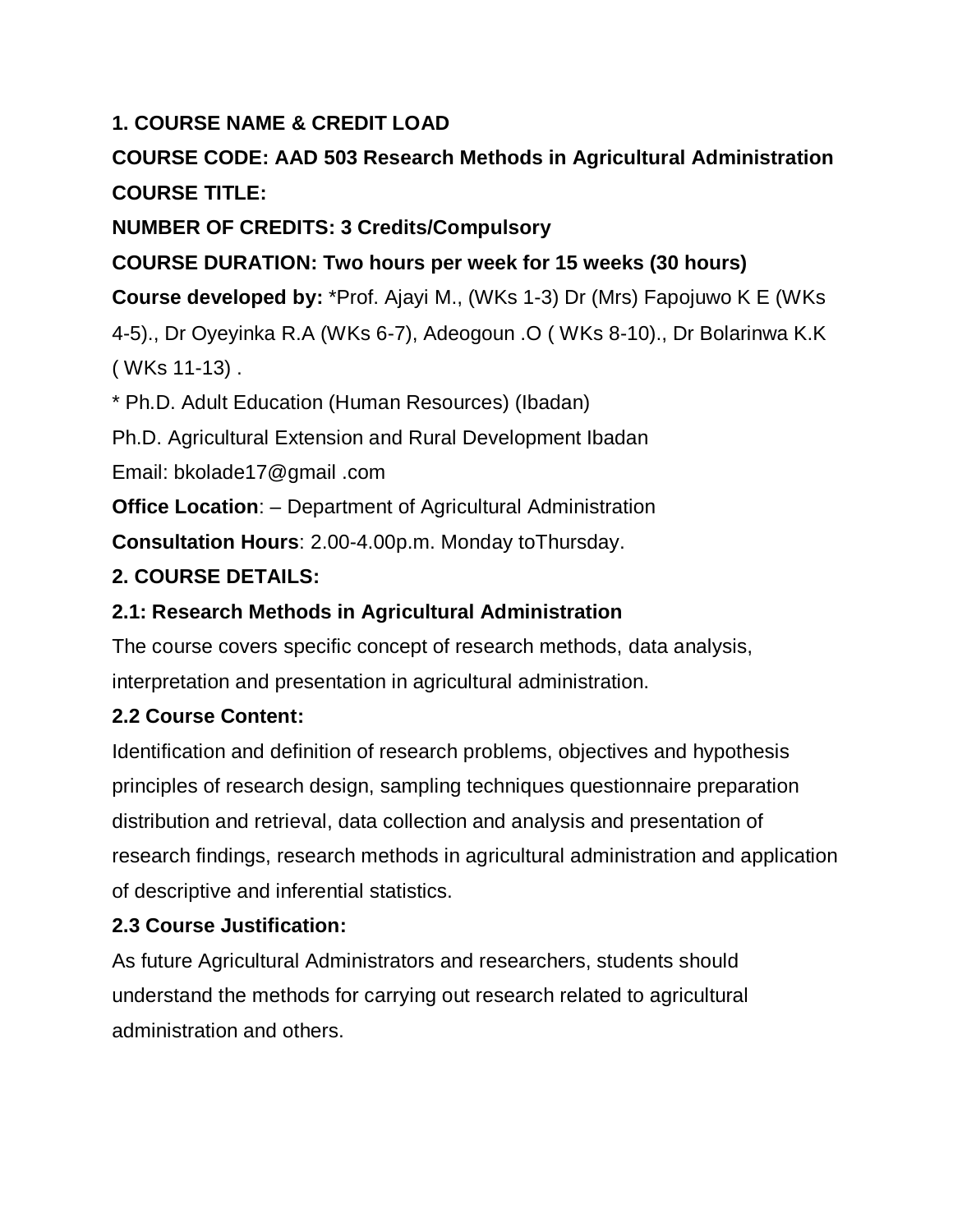## **2.4 Course Objectives:**

The general objective of the course is to enable students acquire knowledge and skill in carrying out researches related to administration. At the end of the course students will be able to:

- Understand what research in administration is ;
- acquire skill in the area of identifying research problems ;
- describe the research objectives and formulate research hypotheses;
- •understand principles of research design;
- Identify sampling techniques;

•student should be able to design questionnaire, and learn how it will be administered and retrieved ;

- explain data collection and analysis,
- describe types of Research methods in agricultural administration and application of descriptive and inferential statistics

## **2.5 Course Requirements:**

Students are expected to participate in all the course activities and have a minimum of 75% attendance to qualify for writing the final examination. Students will be required to submit a report of web research and write term paper on any of the topics treated in

this course. This will account for part of the continuous assessment. Students will be expected to treat all study questions and submit assignments fortnightly for grading.

All class assignments should be word processed.

## **2.6 Methods of Grading:**

## **NO ITEM SCORE**

- 1. Class Assignment 5
- 2. Class Participation 5
- 3. Class Test 15
- 4. Internet Contribution 5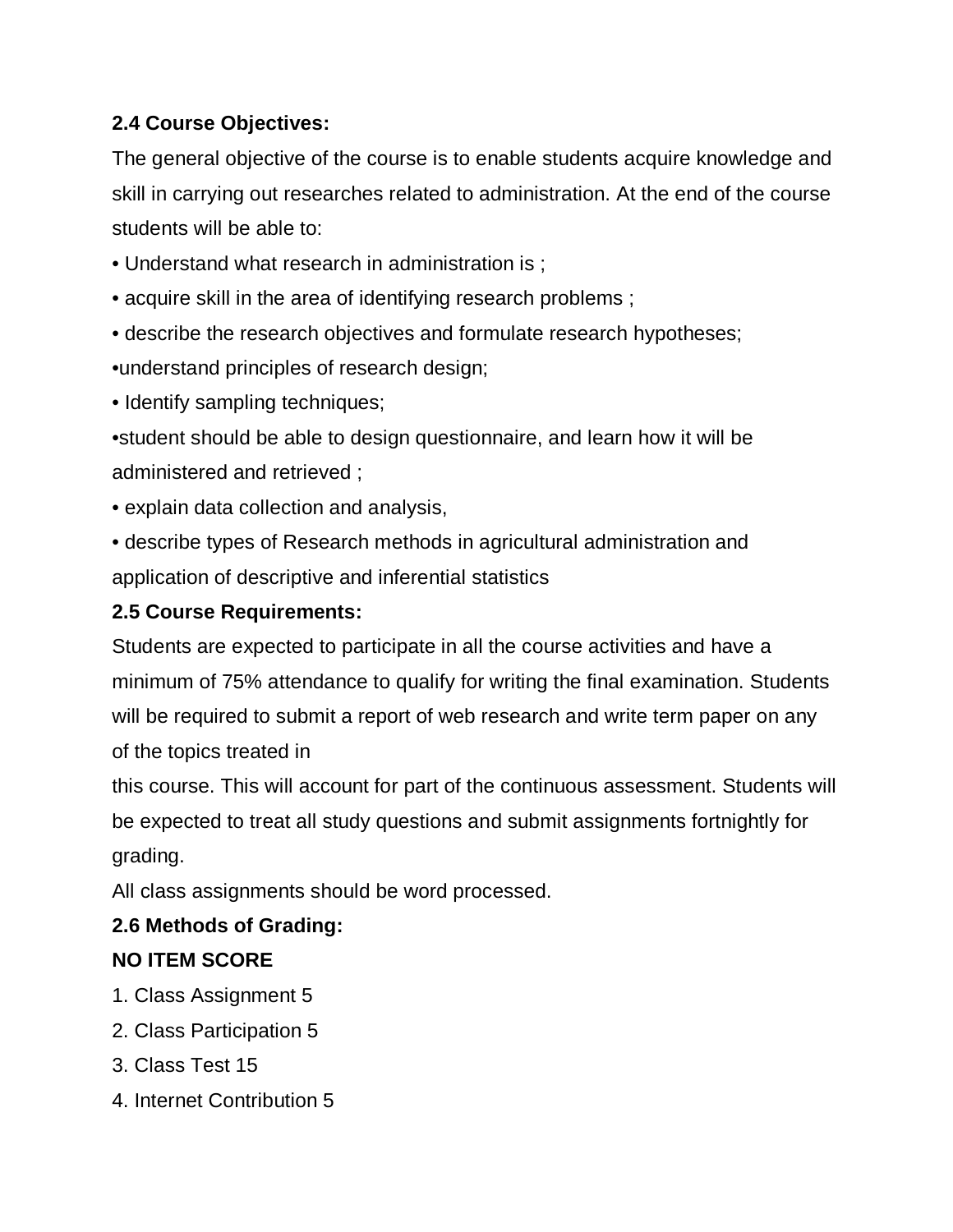5. Comprehensive Final Examination 70

### **Total 100**

## **2.7 Course Delivery Strategies:**

The course objectives will be achieved by the traditional face to face weekly lecture

on designed topics, theoretical materials (lecture notes) provided during lectures, seminars, and group exercises. The course delivery strategies will be supported through tutorials and study review at the end of the semester. Students will be encouraged and required to read around the topics and visit agricultural organisation.

Groups will be created to enhance web discussion of the course and students will be required to have an e-mailaccount.

## **3.0 LECTURE CONTENT**

**Week1:** Concept of research and how to generate research problems will be discussed; **Objective:** Students will be able to understand what research is and learn how to generate research problems.

### **Description:**

A general overview of the course will be introduced to students. The need for the study of research in administration and how research problems will be generated will be discussed.

### **Study Questions:**

1. What is research?

2 How would research problems be generated?

3 What are the procedure to be taken in providing solutions to research problems?

## **Reading List:**

1.Terry A. Olowu. 2004 . Research Methodology in Agricultural Extension *Agricultural Extension Society of Nigeria book series.*

2.Oladele I.O., Akinbile .L.O. and Adekoya A.E. 1998. *Social Science Research*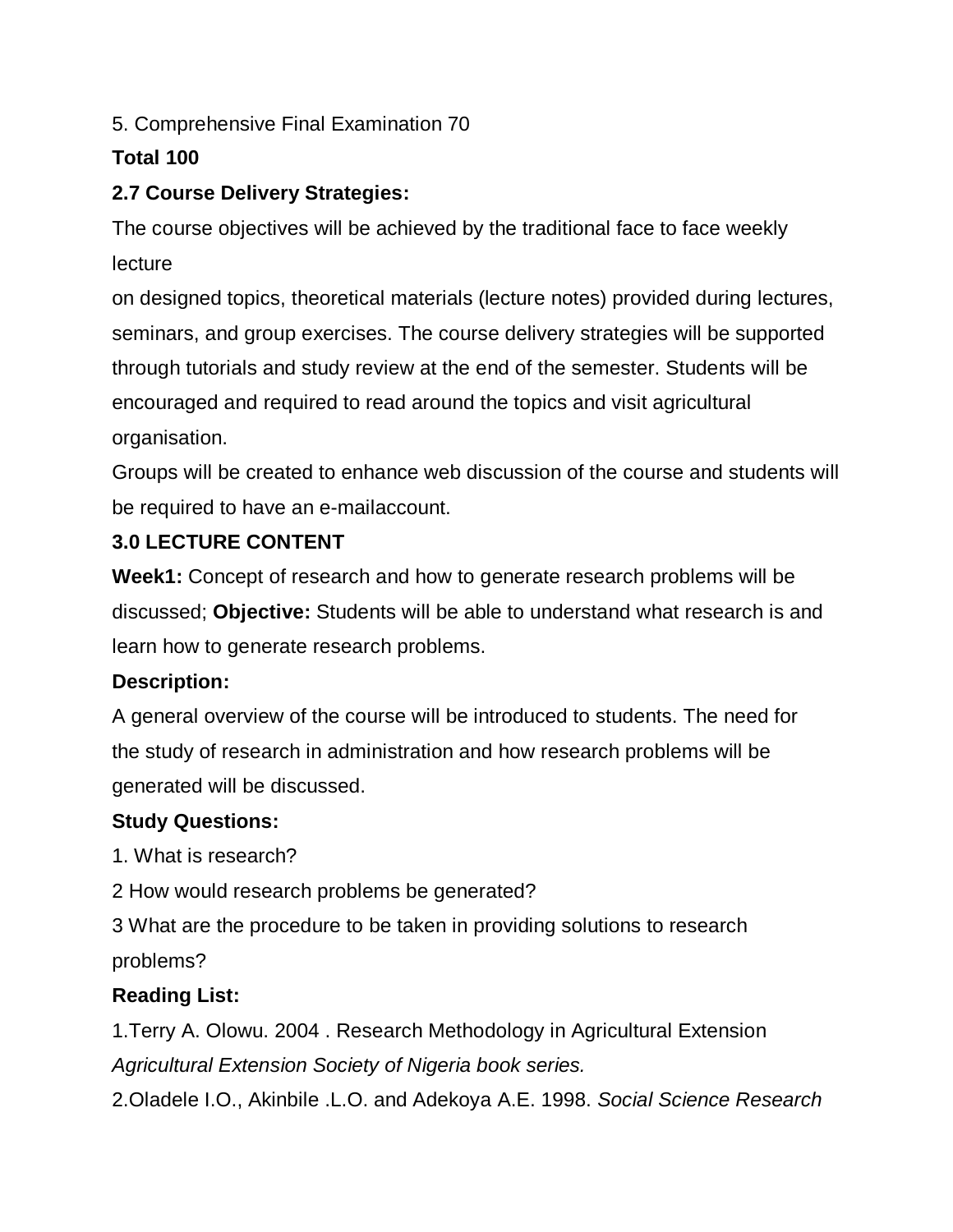*approaches Techniques and Reporting.* Shanu Books Nigeria.Ltd 3.Nnamdi Asika 1991. *Research Methodology in the behavioural sciences*  Longman Nigeria

**Week 2:** Research objectives and hypotheses,

**Objective:** Students will be able to explain meaning and puropse of setting research's objectives and formulating research hypotheses .

### **Description:**

**1st Hour:** Meaning and reasons for setting research's objectives and formulating research hypotheses will be discussed and investigated.

**2nd Hour:** The implication of setting and formulating good objectives and hypotheses in conducting research related to agricultural administration will be discussed.

## **Study Questions:**

1. What are the important of setting objective and formulating hypotheses in scientific research?

2 Explain how research's objectives and hypotheses will be generated from problems identified.

**Assignment:** Write short notes on the following

Research design, objectives and hypothesis

## **Reading List**

1Terry A. Olowu. 2004 . Research Methodology in Agricultural Extension *Agricultural Extension Society of Nigeria book series.*

2.Oladele I.O., Akinbile .L.O. and Adekoya A.E. 1998. *Social Science Research approaches Techniques and Reporting.* Shanu Books Nigeria.Ltd

3.Nnamdi Asika 1991. *Research Methodology in the behavioural sciences* 

Longman Nigeria

**Week 3:** Principles of research design,

**Objective:** Students will have the knowledge of types of research design and principles to follow in deigning research related to agricultural administration.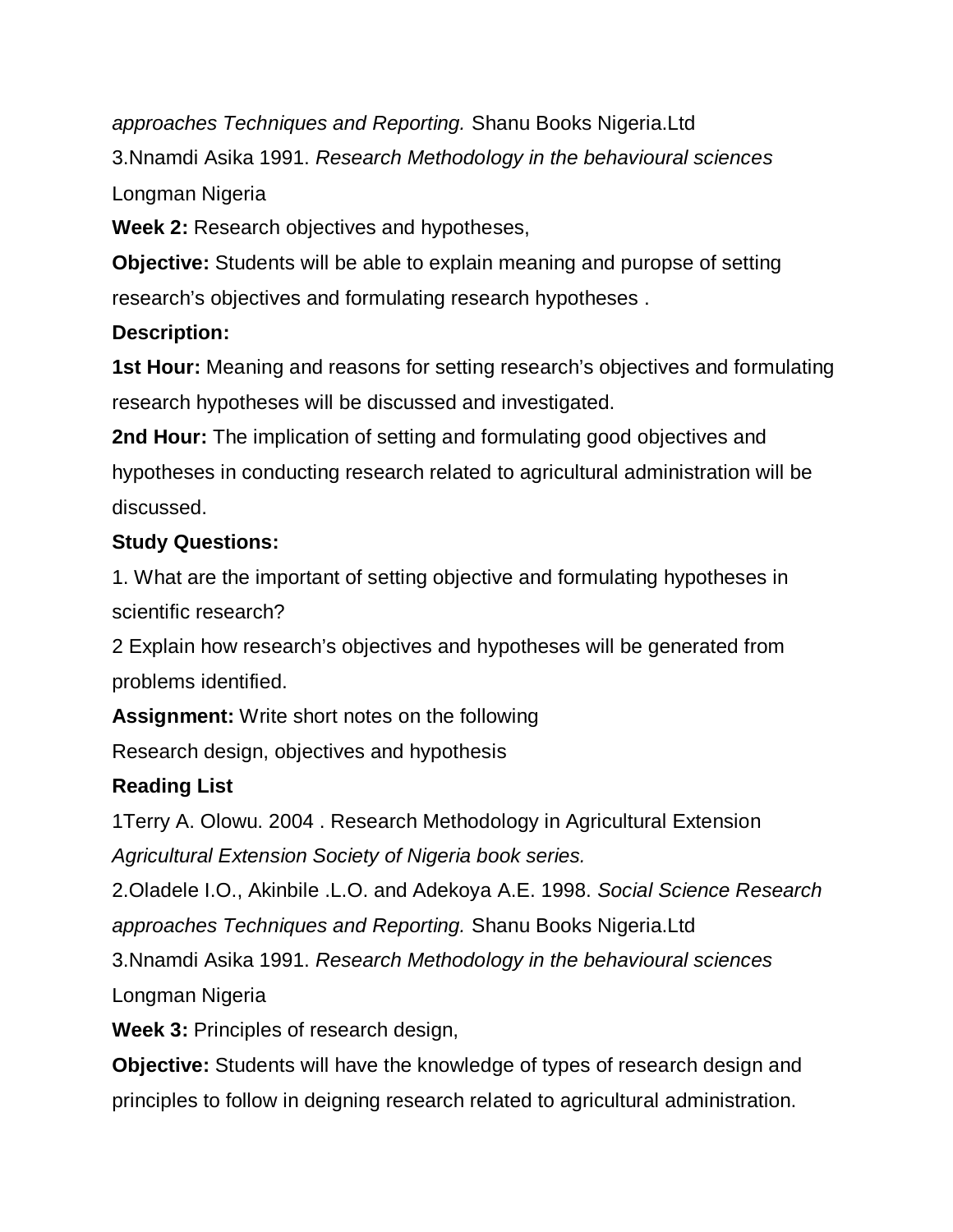Various types of research design will be discussed. The benefits and limitation of each research design will also be explained. Steps to be taken in designing research related to agricultural administration will be discussed.

### **Study Questions:**

1. List the types of research design

2. When and why will you recommend any of the research design to your organisation?.

## **Reading List:**

1Terry A. Olowu. 2004 . Research Methodology in Agricultural Extension *Agricultural Extension Society of Nigeria book series.*

2.Oladele I.O., Akinbile .L.O. and Adekoya A.E. 1998. *Social Science Research approaches Techniques and Reporting.* Shanu Books Nigeria. Ltd

3.Nnamdi Asika 1991. *Research Methodology in the behavioural sciences.* 

Longman Nigeria

**Week 4:** Sample and Sampling Techniques in agricultural administration.

**Objective:** Students will have a clear understanding of the meaning of sampling and sampling techniques.

## **Description:**

Types of sampling methods will be discussed and the merits of each sampling methods will be generated from the student using student/lecturer participatory approach.

## **Study Questions:**

1. Distinguish between population and sample?

2. Why is random sampling said to be the most scientific and objective methods of sampling?

## **Reading List:**

1Terry A. Olowu. 2004 . Research Methodology in Agricultural Extension *Agricultural Extension Society of Nigeria book series.*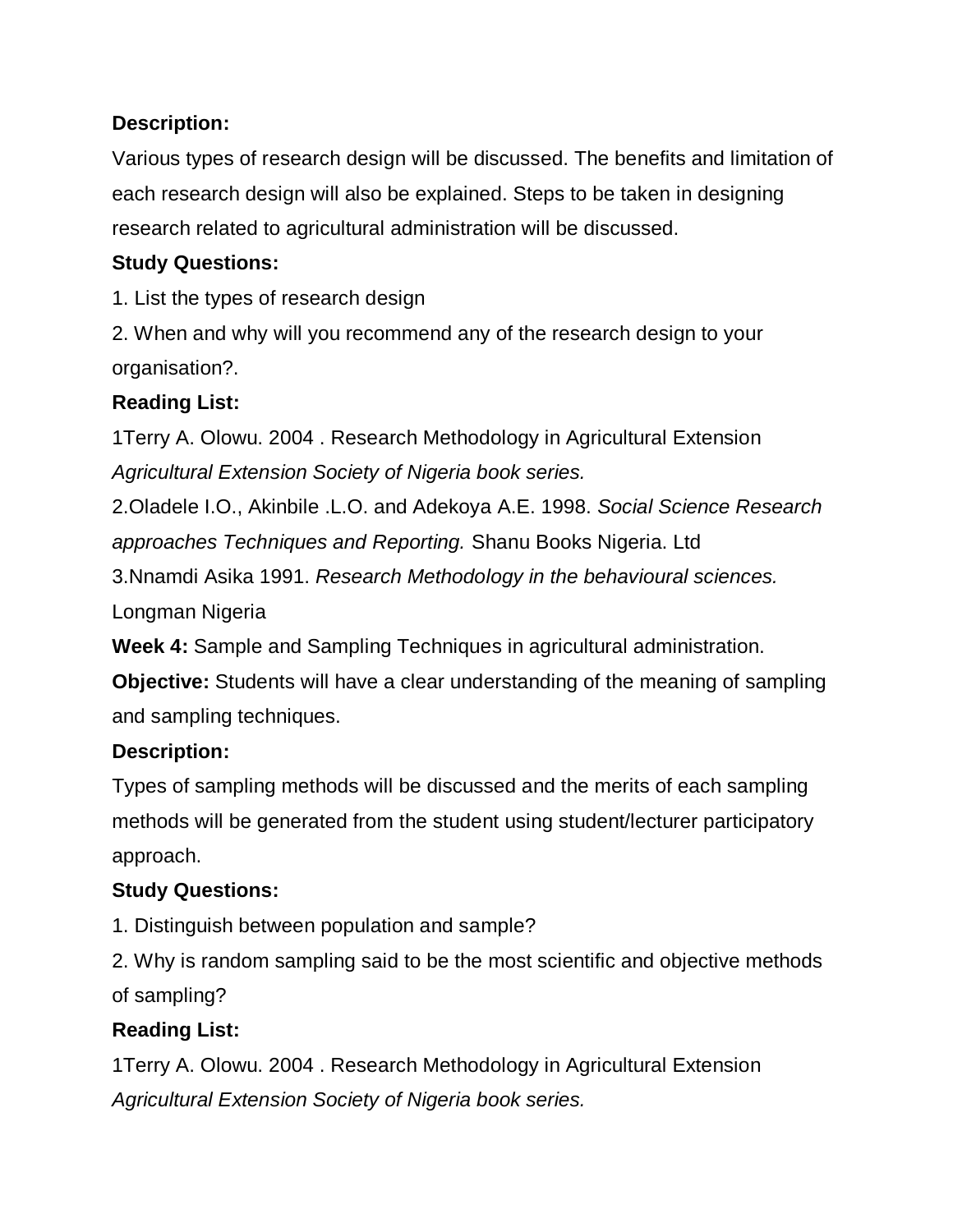2.Oladele I.O., Akinbile .L.O. and Adekoya A.E. 1998. *Social Science Research approaches Techniques and Reporting.* Shanu Books Nigeria. Ltd

3.Nnamdi Asika 1991. *Research Methodology in the behavioural sciences.* 

Longman Nigeria

### **Week 5:The size of sampling and its effect on power of test.**

**Objective:** Student will know that sampling size depend on the population size and resources available to the researcher and be able to select sampling size from the universal population

### **Description:**

Size of a research sample will be discussed; student will be taught how selection of sample will be done without bias. Effect of sampling on power test will be discussed under type I and II error.

### **Study Questions:**

1. Is there any ideal size of a research sample?

2. How would error be minimized in scientific research?

## **Reading List**

1.Terry A. Olowu. 2004 . Research Methodology in Agricultural Extension *Agricultural Extension Society of Nigeria book series.*

2.Oladele I.O., Akinbile .L.O. and Adekoya A.E. 1998. *Social Science Research approaches Techniques and Reporting.* Shanu Books Nigeria. Ltd

3.Nnamdi Asika 1991. *Research Methodology in the behavioural sciences.* 

Longman Nigeria

4.Anthony A.2006. *Conducting Reserch in Education and the Social Sciences.* TAHIWA NETWORKS LTD.

**Week 6:** Questionnaire preparation

**Objective:** Students will be able to understand that questionnaire is one of the instrument that can be used to collect data and they will be able to prepare a questionnaire that will be used to examine a particular research problem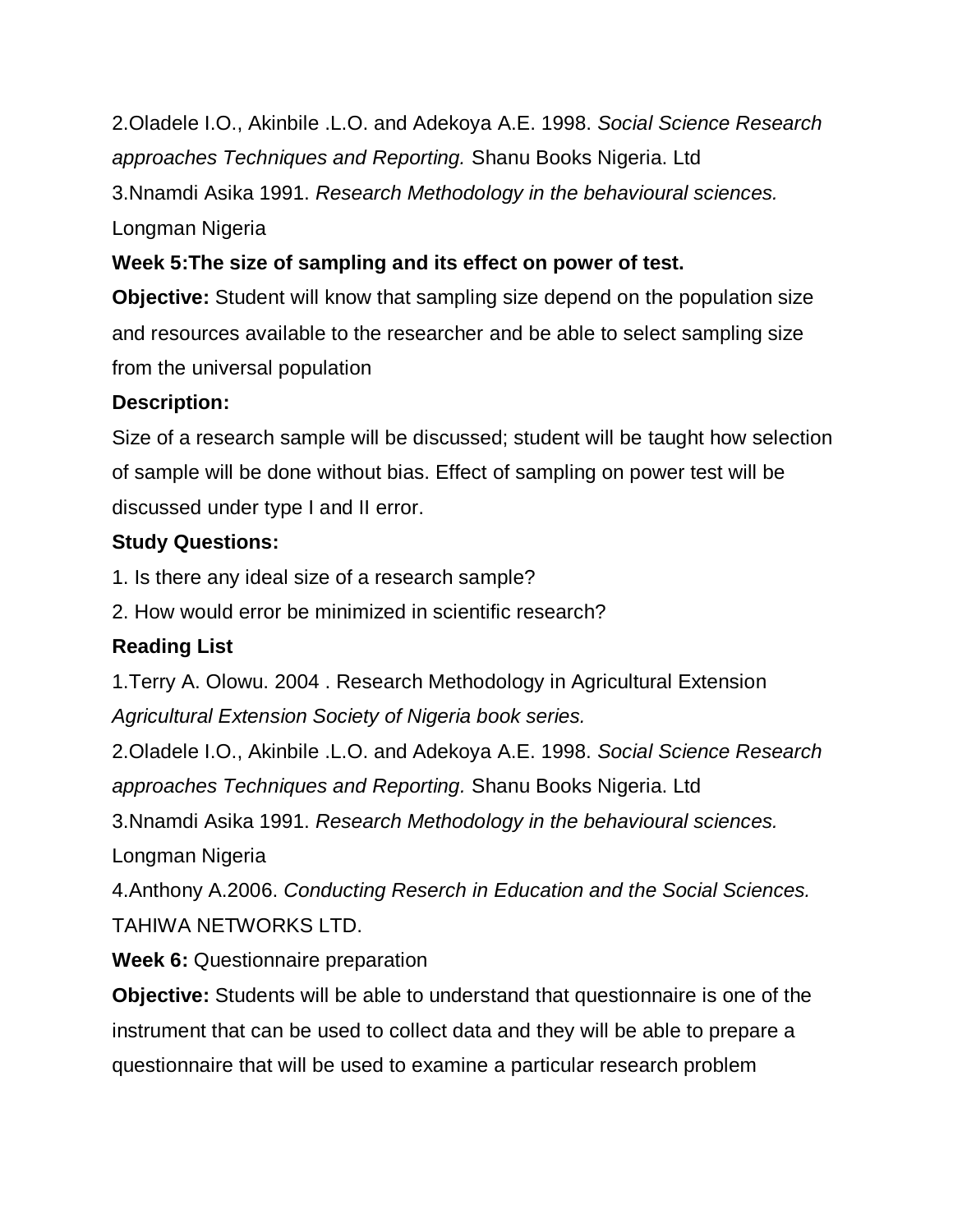**1st Hour:** Various research instrument and types of questionnaire will be discussed.

**2nd Hour:** Student will be led on how to prepare questionnaire

## **Study Questions:**

1. Distinguish between close and open ended questionnaires?

## **Reading List:**

1.Terry A. Olowu. 2004 . Research Methodology in Agricultural Extension *Agricultural Extension Society of Nigeria book series.*

2.Oladele I.O., Akinbile .L.O. and Adekoya A.E. 1998. *Social Science Research approaches Techniques and Reporting.* Shanu Books Nigeria. Ltd

3.Nnamdi Asika 1991. *Research Methodology in the behavioural sciences.* 

Longman Nigeria

4.Anthony A.2006. *Conducting Reserch in Education and the Social Sciences.*

TAHIWA NETWORKS LTD.

**Week 7:** Distribution and retrieval,

**Objective:** - Students will be able to know how and when to distribute and retrieve questionnaires from the field.

## **Description:**

Methods of distributing questionnaire and retrieving it will be explained to student Students will be giving opportunity to distribute and retrieve questionnaire among staff of an agricultural organisation..

## **Study Questions:**

1.Mention instrument that can be used to collect data

2. What method will you use to distribute and collect data from a staff of an agricultural organisation?

# **Reading List:**

1.Terry A. Olowu. 2004 . Research Methodology in Agricultural Extension *Agricultural Extension Society of Nigeria book series.*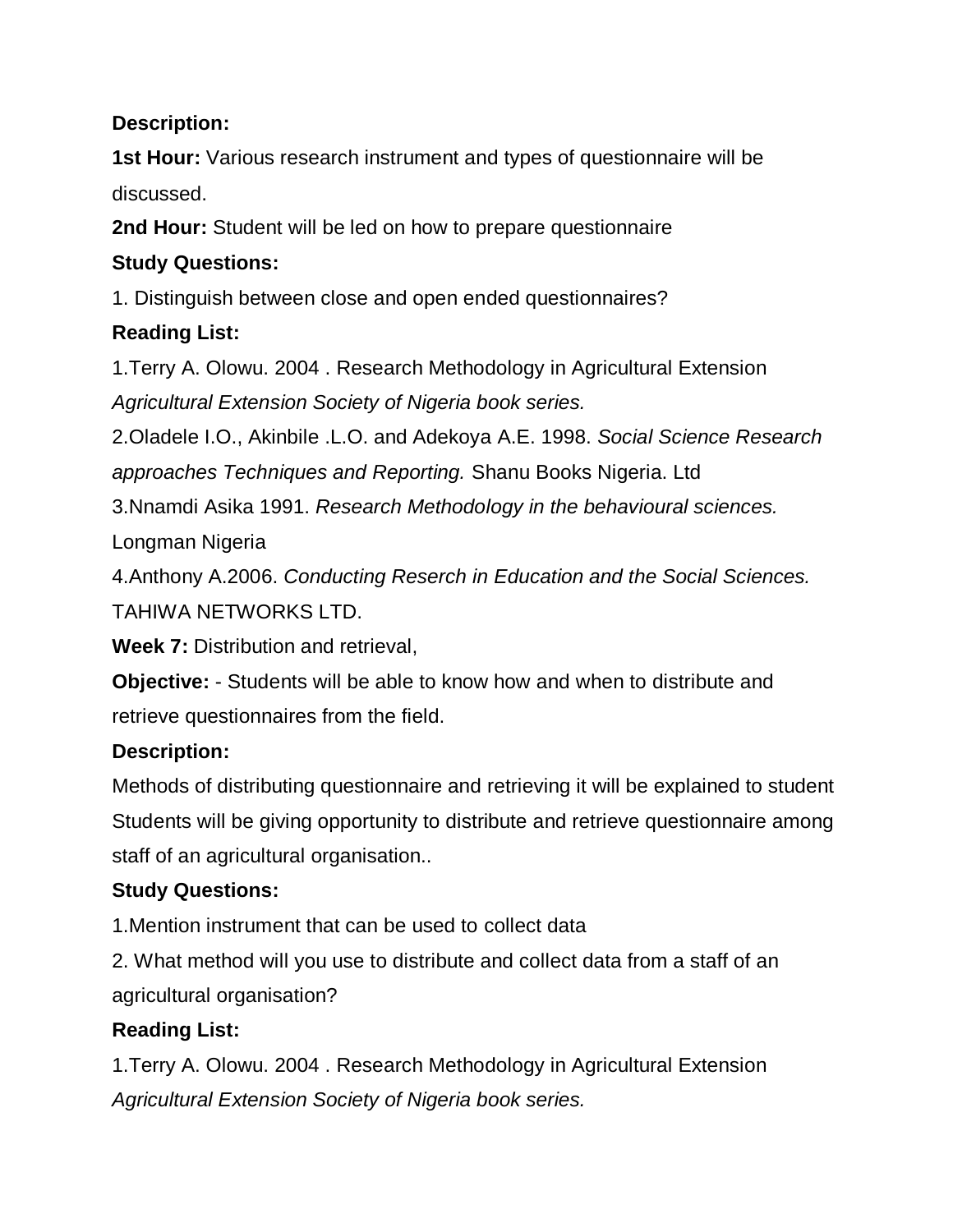2.Oladele I.O., Akinbile .L.O. and Adekoya A.E. 1998. *Social Science Research approaches Techniques and Reporting.* Shanu Books Nigeria. Ltd

3.Nnamdi Asika 1991. *Research Methodology in the behavioural sciences.* 

Longman Nigeria

4.Anthony A.2006. *Conducting Reserch in Education and the Social Sciences.* TAHIWA NETWORKS LTD.

**Weeks 8 & 9:** Data collection and analysis**.**

**Objective**: Student will be able to understand reliability and validity of an instrument for data connection.

#### **Description:**

Two weeks will be devoted to these topics so that student will be able to have indepth knowledge of test for reliability and validity of instrument coding of scaled items in the instrument collation of scores and arrangement of tables**.**

#### **Study Questions:**

1.Why reliability and validation of instrument necessary?

2. How would coding of scales' items in an instrument be done?

### **Reading List:**

1.Terry A. Olowu. 2004 . Research Methodology in Agricultural Extension *Agricultural Extension Society of Nigeria book series.*

2.Oladele I.O., Akinbile .L.O. and Adekoya A.E. 1998. *Social Science Research approaches Techniques and Reporting.* Shanu Books Nigeria. Ltd

3.Nnamdi Asika 1991. *Research Methodology in the behavioural sciences.*  Longman Nigeria

4.Anthony A.2006. *Conducting Reserch in Education and the Social Sciences.* TAHIWA NETWORKS LTD.

### **Weeks 10 Interpretation of scores and arrangement of tables**

**Objective**: Students will be able to interpret scales' items scores , arrange tables draw graph and Chart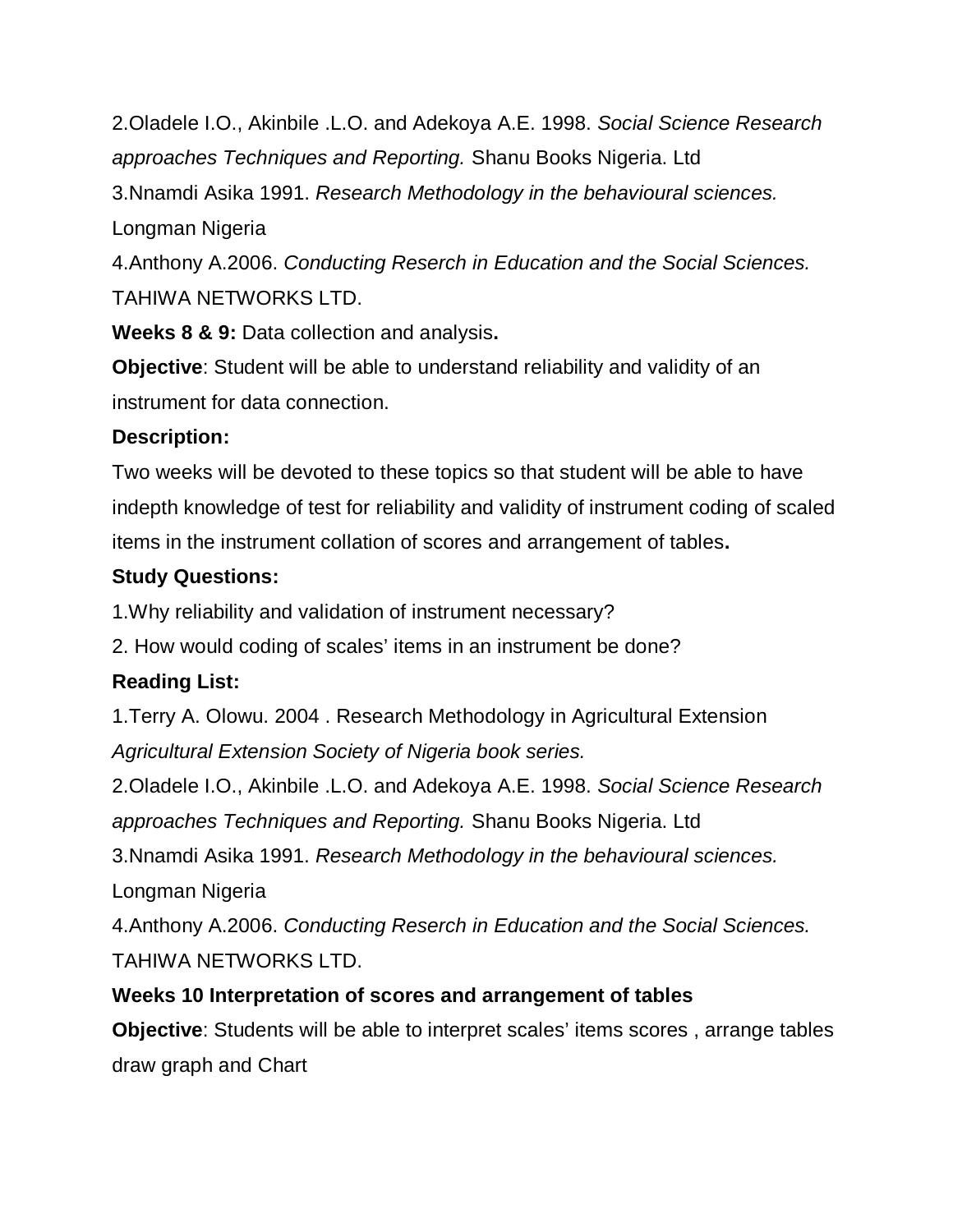Lecturer will describe and lead in training the student on how to interpret and report percentages and scores data in a project

## **Study Questions:**

1.Mention some of the usefulness of scales items in an instrument

2. State logical methods appropriate for the arrangement of tables in an instrument

## **Reading Lists:**

1.Terry A. Olowu. 2004 . Research Methodology in Agricultural Extension *Agricultural Extension Society of Nigeria book series.*

2.Oladele I.O., Akinbile .L.O. and Adekoya A.E. 1998. *Social Science Research approaches Techniques and Reporting.* Shanu Books Nigeria. Ltd

3.Nnamdi Asika 1991. *Research Methodology in the behavioural sciences.* 

Longman Nigeria

4.Anthony A.2006. *Conducting Reserch in Education and the Social Sciences.* TAHIWA NETWORKS LTD.

## **Week 11:Presentation of Research Finding**

**Objective:** Students will learn research finding presentation's components that are foundation for good quality research finding presentation.

## **Description:**

Student will be exposed to research presentation components and method of presenting research report to the public.

## **Study Questions:**

What are the research finding components?

What methods would you apply in presenting your research finding in seminar?

**Week 12-13:** Application of descriptive and inferential statistics

**Objective:** Students will be able to understand and utilize descriptive and inferential statistics.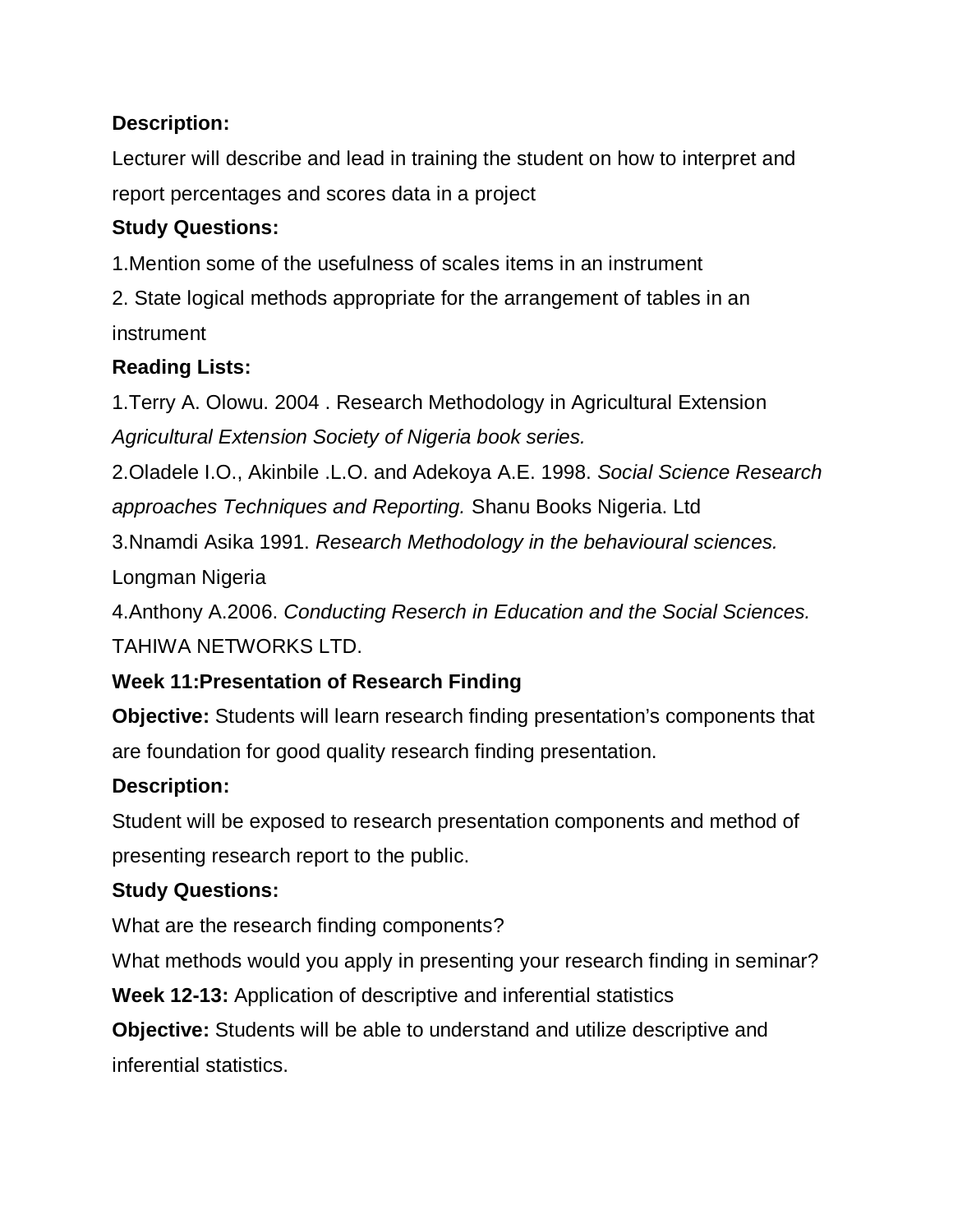The lecturer will discuss descriptive and inferential statistics and teach them how to make use of descriptive and inferential statics when conducting research related to administration.

Assignment on how to make use of descriptive and inferential statistics will be given to student

## **Study Questions:**

1.Describe descriptive and inferential statistic?

2. Distingush between descriptive and inferential statistics?

## **Reading List:**

1.Terry A. Olowu. 2004 . Research Methodology in Agricultural Extension *Agricultural Extension Society of Nigeria book series.*

2.Oladele I.O., Akinbile .L.O. and Adekoya A.E. 1998. *Social Science Research approaches Techniques and Reporting.* Shanu Books Nigeria. Ltd

3.Nnamdi Asika 1991. *Research Methodology in the behavioural sciences.*  Longman Nigeria

4.Anthony A.2006. *Conducting Reserch in Education and the Social Sciences.* TAHIWA NETWORKS LTD.

## **Week 14: Reviwed test and assignments**.

**Objective:** Answer to test and assignment will be discussed in order to expose the student to the correct answers

## **Description:**

The test and assignments will be discussed with specific examples.

### **Study Questions:**

1.Test and assignment questions..

## **Week 15: Revision Exercise.**

**Objective:** Students will revise all topics taught during the semester.

**Description:** All topics dealt with in this course will be reviewed.. Students will discuss what they have learnt from the course. Students will be allowed to ask